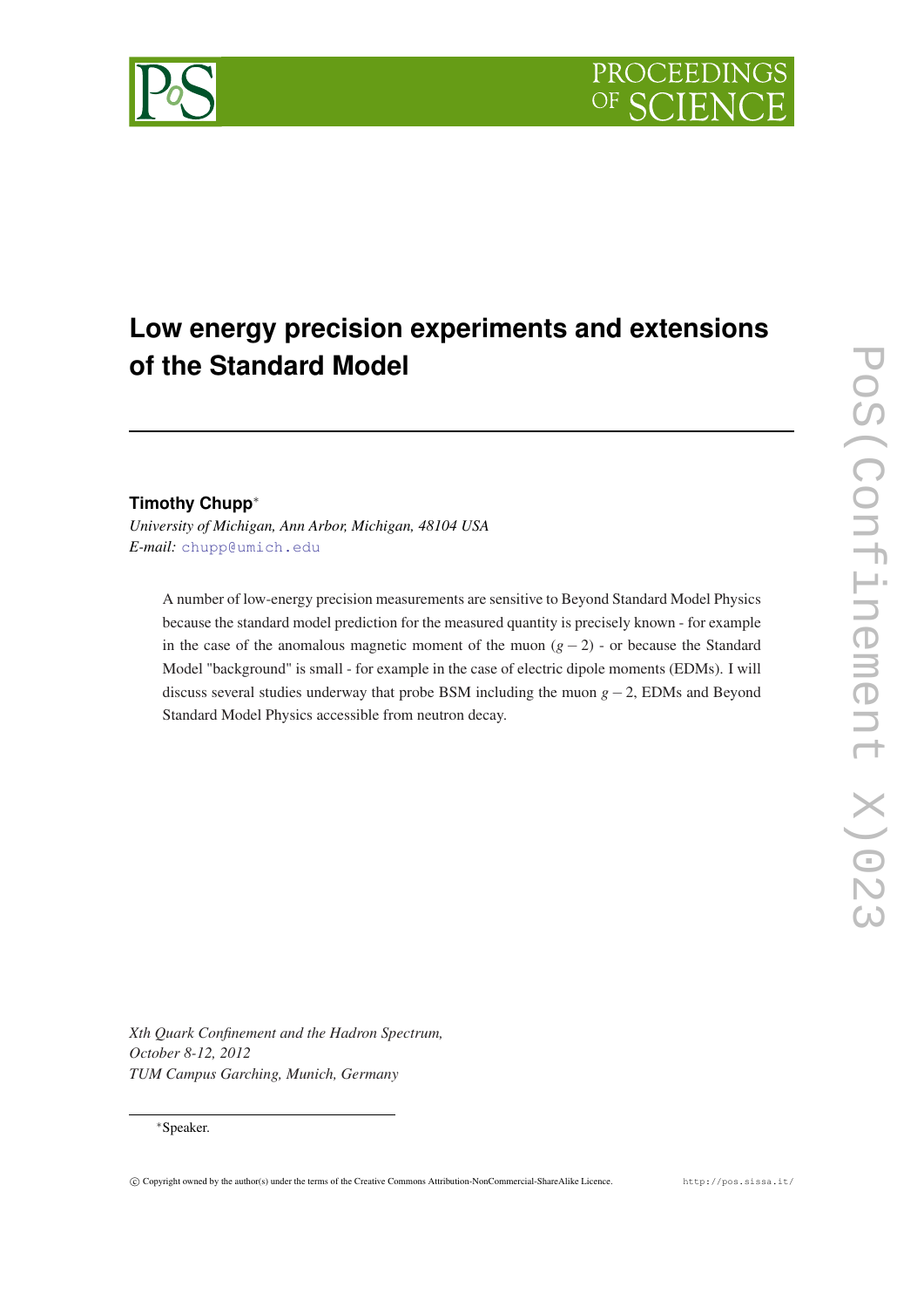#### 1. Introduction

The Standard Model successfully describes nearly all measured elementary particle interactions and properties in terms of the weak, electromagnetic and strong interactions, yet there is strong evidence that the Standard Model is incomplete. Neutrinos with non-zero masses, the abundance of non-baryonic dark matter, and the baryon asymmetry of the universe are not directly accounted for in the Standard Model. Beyond Standard Model Physics (BSMP) that could accommodate these phenomena also generally introduce new particles and phenomena which suggest where to look. The search for new particles at the highest energies is one avenue; however this talk is about searches at lower energy, where one or both of the following can be exploited: 1) the Standard Model prediction is of comparable precision to the experiment, 2) the Standard Model background is small so that the observable stands out. The anomalous magnetic moment of the muon [[1](#page-12-0)] is an example for which the Standard Model prediction and experiment are similarly precise. Time-reversal invariance (T) or equivalently charge-conjugation and parity (CP) violating electric dipole moments (EDMs) of the neutron, nuclei, atoms and molecules [[2\]](#page-12-0) are examples where the Standard Model background is small compared to current experimental sensitivity. A combination of precision predictions and low background is provided by measurements of neutron decay including the lifetime and correlations which measure both SM parameters such as the CKM matrix element *Vud* and probe BSMP couplings, for example in the T-violating triple correlation involving the neutron spin and momenta of the decay particles [[3,](#page-12-0) [4](#page-12-0)]. Here I will briefly review several of these opportunities to probe BSMP that comprise the field we call "Fundamental Symmetries."

#### 2. Anamolous magnetic moment of the muon

The magnetic moment of a charged lepton, *i.e.* the electron, muon or tau is  $\mu_l = \frac{g}{2}$ 2 *eh*¯  $rac{eh}{2m_l}$ , where  $g = 2(1 + a_l)$ , with  $a_l$  the anomaly due to QED, electroweak interactions and strong interaction effects as well as possible new physics contributions. BSMP that enters at a mass scale Λ contribute to  $a_l$  proportional to  $\left(\frac{m_l}{\Delta}\right)$  $\frac{n_l}{\Lambda}$ )<sup>2</sup>, and thus the muon anomaly is about 40-thousand times more sensitive to new physics at scale  $\Lambda$  than the electron. The electron magnetic moment has been measured to the astonishing precision of  $0.76 \times 10^{-12}$ , which corresponds to a measurement of the anomaly of 0.6 ppb (part per billion). A measurement of the muon anomaly at the proposed 140 ppb level, as discussed below, would be about 180 times more sensitive to new physics than the electron anomaly extracted from the electron-magnetic-moment measurement.

The Standard Model contributions to  $a<sub>u</sub>$  are given in Table [1.](#page-2-0) The dominant contribution from QED ( $\approx 1.16 \times 10^{-3}$ ) is calculated up to four loops with estimated uncertainties at the four-loop level, from five loops and from the uncertainty in  $\alpha$ . The electroweak correction has been calculated at the two loop level [\[11\]](#page-12-0) with uncertainty dominated by considering a range of Higgs masses  $114 \leq m_H \leq 700$  GeV; however if the Higgs mass is constrained by experiment, this uncertainty would become negligible and the remaining uncertainty would be solely due to QCD [\[7](#page-12-0), [8,](#page-12-0) [9](#page-12-0), [10](#page-12-0)]. Hadronic effects, which contribute the largest uncertainties to the Standard Model calculation of *a*<sup>µ</sup> , are separated into leading-order and higher order corrections and a calculated light-bylight contribution. The leading-order contribution is found from a dispersion relation based on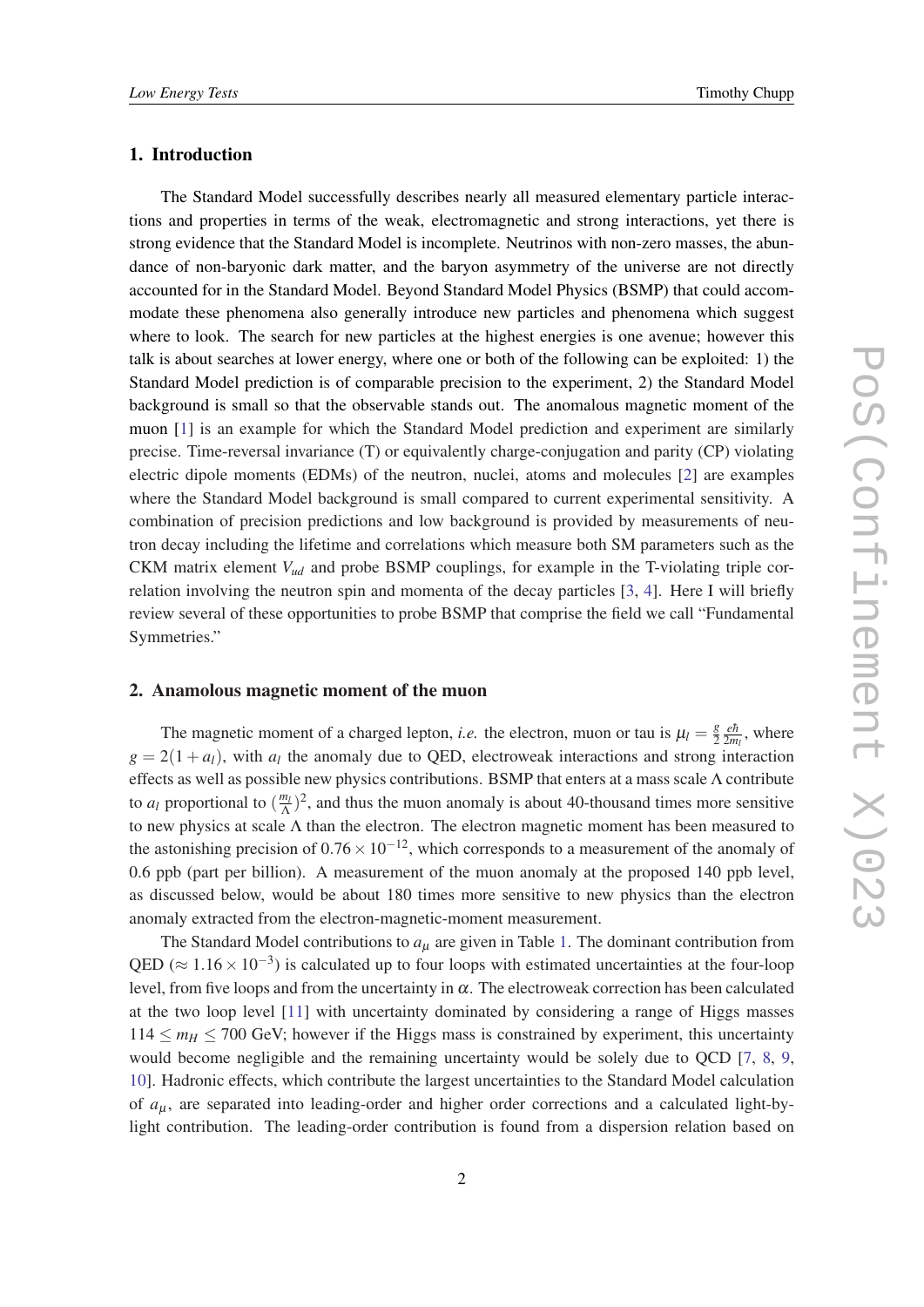<span id="page-2-0"></span>**Table 1:** Standard Model contributions to  $a<sub>u</sub>$ . For the 4-loop QED contribution, the first error (in parenthesis) is due to uncertainty in the 4-loop correction, and the second error is due to 5-loop effects; the third QED error is due to the uncertainty in  $\alpha$ . For the electroweak correction, the first error is due to hadronic 1-loop effects, while the second in parentheses is due to a broad range of possible Higgs-boson masses and would become negligible with definite  $m<sub>H</sub>$ . For the hadronic vacuum-polarization effects, the first error is from experimental input and the second errors are due to perturbative QCD uncertainties for leading order and radiative corrections for higher order contributions. The light-by-light contribution uncertainty is from ref. [[13\]](#page-12-0).

| Source                      | Contribution $(10^{-11})$ | uncertainties $(10^{-11})$ | references        |
|-----------------------------|---------------------------|----------------------------|-------------------|
| QED - 4 loop                | 116 584 717.09            | 0.02, 0.14, 0.04           | [5][6]            |
| Electroweak                 | 154                       | 1, (2)                     | [7][8][9][10][11] |
| Hadronic VP - leading order | 6955                      | 40, 7                      | $[12]$            |
| higher order                | -98                       | 0.9, 0.3                   | $[12]$            |
| Hadronic light-by-light     | 105                       | 26                         | $[13]$            |
| <b>Total - SM</b>           | 116 591 834               | 49                         |                   |
| <b>E821 Result</b>          | 116 592 089               | 63                         |                   |

estimating the integral of  $R(s) = \frac{e^+e^- \to (\text{all hadrons})}{e^+e^- \to \mu^+\mu^-}$ , which is determined by experiment. The total Standard Model contribution is 1.16591834  $\times$  10<sup>-3</sup> with an uncertainty of 49  $\times$  10<sup>-11</sup> or 420 ppb. A great deal of activity, in particular in assessing incoming data on  $R(s)$  and the theory of hadronicvacuum polarization is ongoing and will be essential in reducing the 420 ppb uncertainty to the 250 ppb level.

The muon magnetic-moment anomaly has been measured with muons stored in a magnetic ring with electrostatic-quadrupole focusing, most recently at Brookhaven National Lab (BNL ex-periment E82[1](#page-12-0) [1]). For relativistic particles of energy  $E_{\mu} = \gamma m_{\mu} c^2$ , the momentum and spin of the stored muons precess at different frequencies with the difference given by  $\vec{\omega}_a = -\frac{q}{n}$  $\frac{q}{m}$ [ $a_{\mu} \vec{B}$  –  $(a_{\mu} - \frac{1}{r^2})$  $\frac{1}{\gamma^2-1}$ )  $\frac{\vec{v}\times\vec{E}}{c}$  $\frac{(\times \vec{E})}{c}$ . At the special muon energy of 3.1 GeV,  $\gamma = 29.3$ , and the second  $\vec{v} \times \vec{E}$  term is negligibly small. Thus  $a_{\mu}$  can be determined by measuring the frequency  $\omega_a$  and the magnetic field. The frequency  $\omega_a$  is measured making use of the parity-violating asymmetry of positron emission in  $\mu^+$  decay, which provides an angular distribution proportional to the cosine of the angle between the spin and *e* <sup>+</sup> momentum. Positrons emitted parallel to the muon momentum are kinematically boosted so that the rate above a threshold measured in an array of calorimeters is modulated at the frequency  $\omega_a$  once background and rate-dependent corrections are taken into account. The magnetic field is determined from a set of proton-NMR measurements. About 360 NMR probes permanently mounted in the ring structure near the muon beam continuously monitors the field. A set of probes mounted in a moving "trolley" is periodically moved around the entire ring inside the vacuum chamber to determine the magnetic field distribution. The probes in the trolley are, from time to time, calibrated with respect to a spherical, pure  $H_2O$  reference cell. The NMR measurements are combined and appropriately averaged across the muon beam to produce an average proton-NMR frequency  $\omega_p$  with a systematic error of 170 ppb due to a number of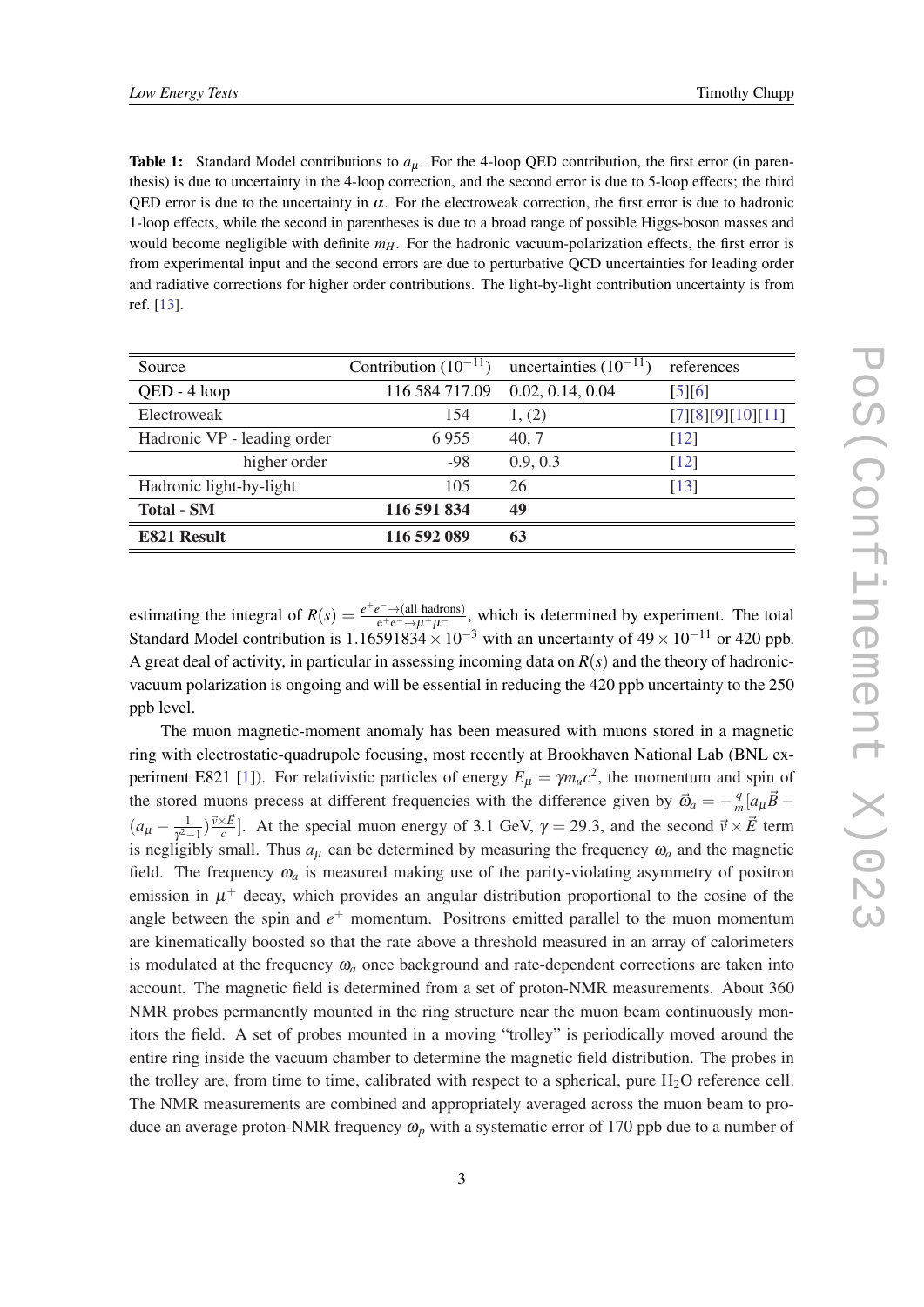contributions including temperature dependence of the diamagnetic shielding of the proton in  $H_2O$ , cross calibrations, time dependence and the convolution of the muon beam and magnetic field measurements. In terms of  $\omega_a$  and  $\omega_p$ , the anomaly can be expressed as  $a_\mu = \frac{\omega_a/\omega_p}{\mu_a/\mu_p - \omega_p}$  $\frac{\omega_a/\omega_p}{\mu_\mu/\mu_p - \omega_a/\omega_p}$ , where  $\mu_\mu$ and  $\mu_p$  are, respectively, the magnetic moments of the muon and proton. For E821, the frequency  $\omega_a$  was a determined with statistical and systematic errors of 465 ppb and 210 ppb, respectively. The final E821 result for  $a_{\mu}$  is given in Table [1.](#page-2-0) The difference of Standard-Model prediction and the result of combining  $\mu^+$  [\[14,](#page-12-0) [15](#page-12-0)] and  $\mu^-$  [[16](#page-12-0)] results is  $(255 \pm 80) \times 10^{-11}$  or about 3.2 $\sigma$ . This discrepancy has generated a great deal of interest and over 2300 citations. Many possible BSMP scenarios have been investigated including SUSY [[17\]](#page-12-0) and Dark Photons [[18\]](#page-12-0).

A new collaboration is working to improve the measurement by moving the ring to Fermilab (experiment E989) with the goal of reducing the uncertainty by a factor of about four to 140 ppb [\[19](#page-12-0)]. This improvement requires improved statistical uncertainty, mostly due to increasing muons per proton at higher energy (from 465 ppb to 100 ppb) and improved systematic errors for both  $\omega_a$  and  $\omega_p$  t (70 ppb and 70-100 ppb, respectively). A number of rate-dependent effects that contributed to the E821 systematic error on  $\omega_a$  will be improved by decreasing the instantaneous rate and segmenting detectors. The hadronic background will be mitigated by the pion-decay path through the Fermilab accelerator complex, and improved beam dynamics are expected to affect the betatron oscillations of the stored muons. There are a number of straight-forward improvements to the determination of  $\omega_p$  including reducing temperature fluctuations, measurement of the muon distribution and more frequent calibrations to mitigate the effects of time-dependence of the magnetic field distribution.

The importance of measuring the muon magnetic moment anomaly at the 100-200 ppb level has led to a proposal to J-PARC to make the measurement in a compact storage ring injected with accelerated cold muons extracted from monium by laser ionization [[20\]](#page-12-0). One advantage of this approach is that there would be no need for electric fields to stabilize the storage ring. The compact ring would allow accurate determination of the magnetic field strength averaged over the muon distribution and address other systematic limitations of the BNL/Fermilab approach. The rates needed for such a measurement would be  $10^6$  s<sup>-1</sup> or more, and developments at J-PARC and TRIUMF are promising.

Finally we discuss the muon EDM. As described in the next section, observation of an EDM would be direct evidence of T violation. For a charged particle such as the muon, an EDM means the separation of the the center of mass from the center of charge. The interaction of an EDM with an electric field leads to an energy shift or change in precession frequency. For the E821 storage ring, the EDM  $d_{\mu}$  leads to an additional motion of the muon spin given by  $\vec{\omega}_d = -\frac{q}{2\mu}$  $\frac{q}{2m}d_{\mu}(\frac{\vec{v}\times\vec{B}}{c}+\vec{E}).$ The first  $\vec{v} \times \vec{B}$  term is perpendicular to the anomaly precession. Thus  $\vec{w}_d$  rotates the muon spin out of the plane of the storage ring, and the EDM would be detected by out-off plane detectors. The E821 collaboration analysed data from detectors designed to help determine the muon beam distribution, and found  $d<sub>u</sub> = (0.0 \pm 0.9) \times 10^{-19}$  e-cm [[21](#page-12-0)]. This about 7 orders of magnitude less sensitive than limits on the electron EDM set by atomic and molecular experiments, however the new *g*−2 experiment at Fermilab is expected to improve on the E821 EDM result by several orders of magnitude. Some models predict EDMs of leptons may scale proportional to  $m_l$ ,  $m_l^2$ , etc..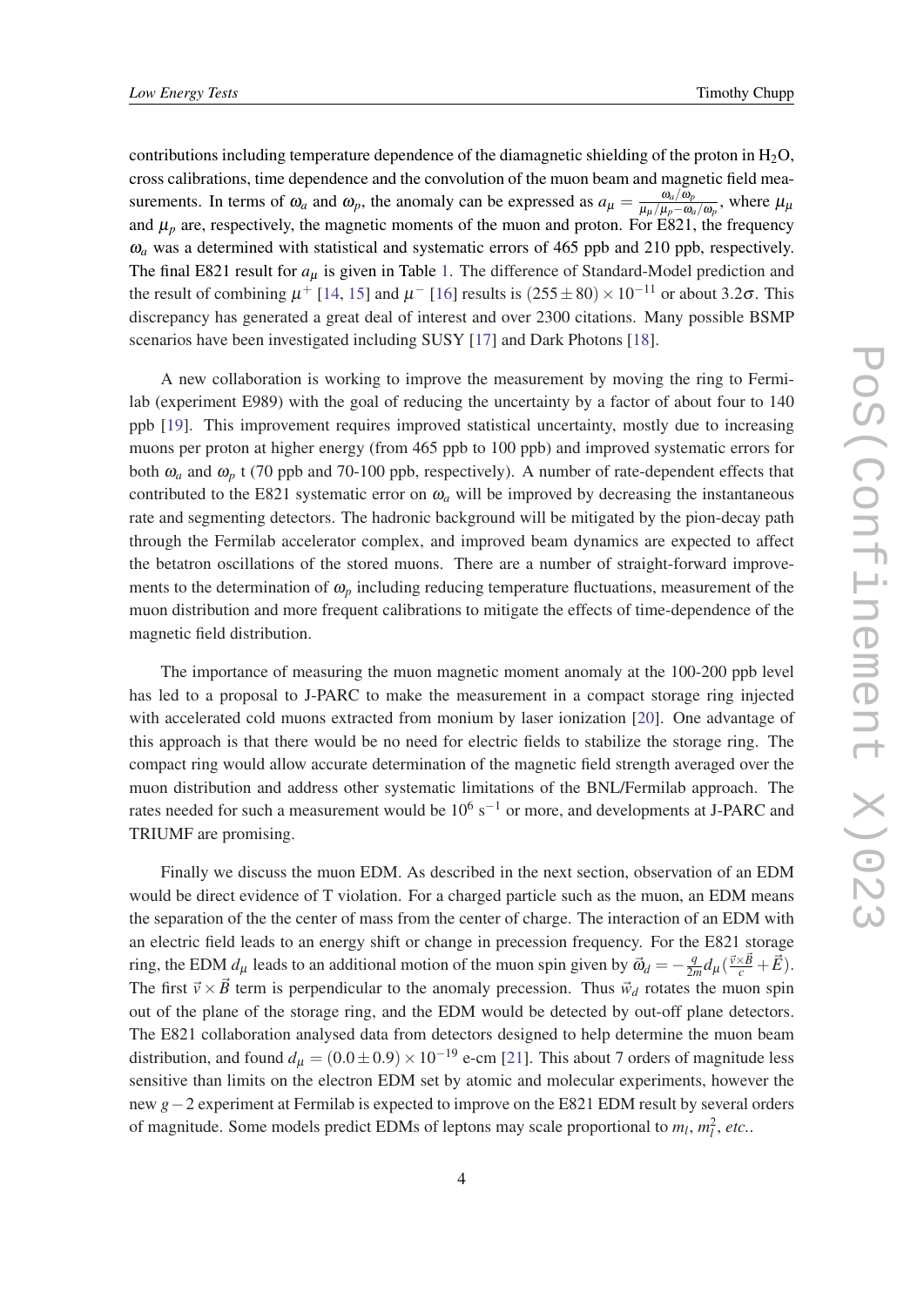#### 3. EDMs

An EDM in a quantum mechanical system can be defined as the projection of the charge distribution along the total angular momentum  $\vec{J}$  in the state having magnetic quantum number  $m_J = J$ , *i.e.*  $\int z \rho_{jj}(\vec{r}) d^3r = dJ_z$ . Thus  $\vec{d} = d\vec{J}$ , where *d* is analogous to the magnetic-moment  $\mu$ . Under P,  $\vec{d}$  changes sign, but  $\vec{J}$  does not, and under T,  $\vec{J}$  changes sign, but  $\vec{d}$  does not. Thus  $d$  must be odd under both P and T transformations. We can think of the EDM as arising from an electrical polarization of the system along  $\vec{J}$  that is induced by elementary particle interactions that violate P and T, and, assuming CPT invariance, must violate CP.

An EDM measurment is conceputally simple: the Zeeman splitting between adjacent sub– levels is measured in the presence of both electric and magnetic fields so that  $H = \vec{J} \cdot (d\vec{E} + \mu \vec{B})$ . When the electric field is reversed with respect to the magnetic field, the magnetic resonance frequency shifts by  $2dJ \cdot E/J$ . One of the most important aspects of any EDM measurement arises because any system with an EDM, i.e. non-zero  $\vec{J}$ , also has a magnetic moment and thus magnetic field variations, specifically those that might be correlated with the applied electric field, must be minimal, or even better directly measured. Basically, it is necessary to measure both  $d$  and  $\mu$ , and thus the EDM measurement must incorporate a co magnetometer or other means of monitoring the magnetic field. In many cases, this is accomplished with a second or multiple species with intrinsically different sensitivity to CP violation.

The Standard Model allows CP violation via complex flavor mixing amplitudes of the Cabibbo-Kobayashi-Maskawa (CKM) matrix and via the strong-interaction parameter  $\bar{\theta}$ . The CKM phase would generate EDMs much smaller than the current experimental sensitivity, leading to the contemporary view of EDM measurements as probe new physics. EDM results from the neutron and <sup>199</sup>Hg are interpreted as suggesting that  $\bar{\theta}$  is surprisingly small, though it is also possible that other sources of hadronic CP violation described below contribute to cancellations.

Among the most interesting contemporary motivations for the measurement of EDMs is the connection to baryogenesis laid out in the Sakharov criteria [[22\]](#page-12-0) requiring 1) baryon number violation, 2) CP violation and 3) non-equilibrium expansion. Standard Model sources are not sufficient to generate even the observed baryon asymmetry, and thus new forms of BSMP-CP violation are expected [[23,](#page-12-0) [24](#page-12-0), [25](#page-12-0)]. Most significant extensions of the Standard Model introduce additional phases that could produce the baryon asymmetry and lead to an EDM many orders of magnitude larger that the CKM values [\[26\]](#page-12-0). For example, supersymmetric models introduce phases that could produce the baryon asymmetry at the electroweak scale and produce EDMs of atoms or the neutron close to the current limits of sensitivity [[27\]](#page-12-0). CP violation is also a valuable observable for probing physics beyond the Standard Model more generally - that is, CP violation can be used to reveal a weaker interaction in the presence of the dominant strong and electroweak interactions of the Standard Model.

There are several ways in which BSMP can contribute to the EDM of a system. For example for the neutron and nuclei the hadronic contributions include, in addition to  $\bar{\theta}$ , intrinsic quark EDMs  $(d_{u/d})$ , induced quark EDMs (chromoEDMs- $\tilde{d}_{u/d}$ ), 4-quark interactions and 3-gluon interactions. Diamagnetic systems including  $^{199}$ Hg,  $^{129}$ Xe and TlF have dominant contributions from hadronic interactions that generate the Schiff moment of the nucleus and from semi-leptonic interactions of the electron with tensor components of the nuclear current characterized by a coupling  $C_T$ .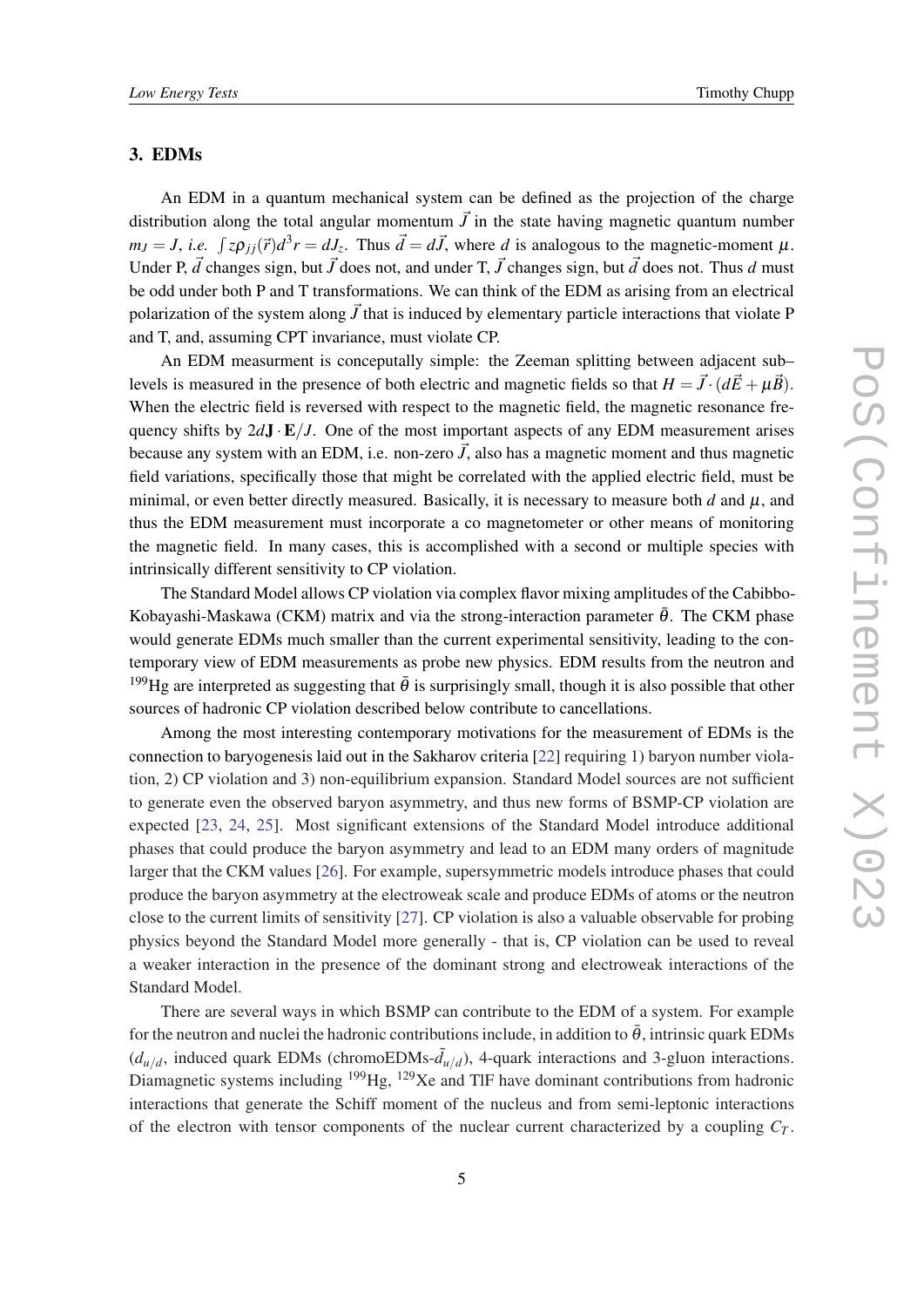For paramagnetic atoms the dominant contributions are from the electron EDM and semi-leptonic scalar interactions (*CSu*/*<sup>d</sup>* ). Pseudoscalar nuclear contributions are suppressed in the limit of infinite mass of the nucleus.

In general, one can write the EDM of any system, labeled by *i*, as  $d_i = \sum_i \alpha_{ij} C_j$ , where *j* labels the effective-physics parameter  $(j=\bar{\theta}, d_{u/d}, \tilde{d}_{u/d},$  quark-quark, 4-quark, 3-gluon,  $S_{u/d}, T$ , and  $d_e$ ) and  $\alpha_{ij}$  are the coefficients reflecting sensitivity of  $d_i$  to each physics parameter. The coefficients  $\alpha_{ij}$ have been calculated for many systems of experimental interest (see, for example, reference [\[28\]](#page-13-0)), but one sees that there are many CP-violating parameters that contribute to the EDM of any experimentally accessible system other than a bare lepton - *e.g.* the muon, and it would appear that we need experiments in at least as many systems as there are parameters. Fortunately there are classes of system for which just a few of the CP-violating parameters dominate. For example, paramagnetic atoms and molecules, *e.g.* Tl [\[30](#page-13-0)] and YbF [[31\]](#page-13-0), have dominant contributions from just three parameters, and it is in principle possible to set model-independent limits on  $d_e$  and  $C_{S_{u/d}}$  using data from three or more experiments with different relative sensitivities to  $d_e$  and  $C_{S_{u/d}}$ . Allowing for both contributions to the EDMs of paramagnetic systems, we estimate that the limit on  $d_e$ may be an order of magnitude or more larger than one would conclude from considering a single contribution to the EDM of Cs, Tl or YbF.

The situation with hadronic systems is more difficult, given the large number of CP violating parameters that contribute to the EDM. For example the neutron EDM is most sensitive to  $\bar{\theta}$  and the EDMs of the two quarks while a diamagnetic atom such as  $^{199}$ Hg have additional contributions requiring, in principle, at least ten additional EDM measurements to constrain the individual sources of CP violation. In Table [2](#page-6-0) we list the systems that have results along with ongoing and proposed endeavors that have the potential to ultimately provide a suite of measurements that will effectively constrain the sources of CP violation. In the remainder of this section, we anticipate results over the coming decade that will significantly advance the field.

#### Paramagnetic atoms and molecules

In paramagnetic atoms, the unpaired electron moves in the potential due to electric forces and the spin-orbit force so that the an external electric field, which effectively polarizes the atom, can be significantly amplified. The cesium EDM was measured in a cell, and the thallium EDM was measured with a pair of counter propagating vertical atomic beams. For the thallium experiment, the co magnetometer was an additional pair of sodium beams. The Tl experiment is not likely to be improved; however work on Cs in an optical lattice and Fr in a cold atom fountain are progressing.

Polar molecules have large intrinsic dipole moments and are highly polarizable due to closely spaced opposite parity levels. In a molecule, CP violation would induce this polarization along the angular momentum of a constituent, either the nucleus of an atom, as in TlF, or an unpaired electron as in paramagnetic molecules. Experiments are currently underway in several paramagnetic molecules including WC[[39\]](#page-13-0), metastable PbO[\[40](#page-13-0)], ThO[[41\]](#page-13-0) and a result has recently been presented for YbF[[31\]](#page-13-0). One feature of several molecular systems is the co magnetometer built in to the molecular levels. For example, in WC the frequency splitting in both  $\Omega$ -doublet levels can be measured; the magnetic field shift is the same for both levels, while the EDM effect changes sign. Thus the sum and difference of frequencies serve to measure the magnetic dipole coupling and the electric dipole coupling, respectively.

*d<sup>e</sup>* in solid state systems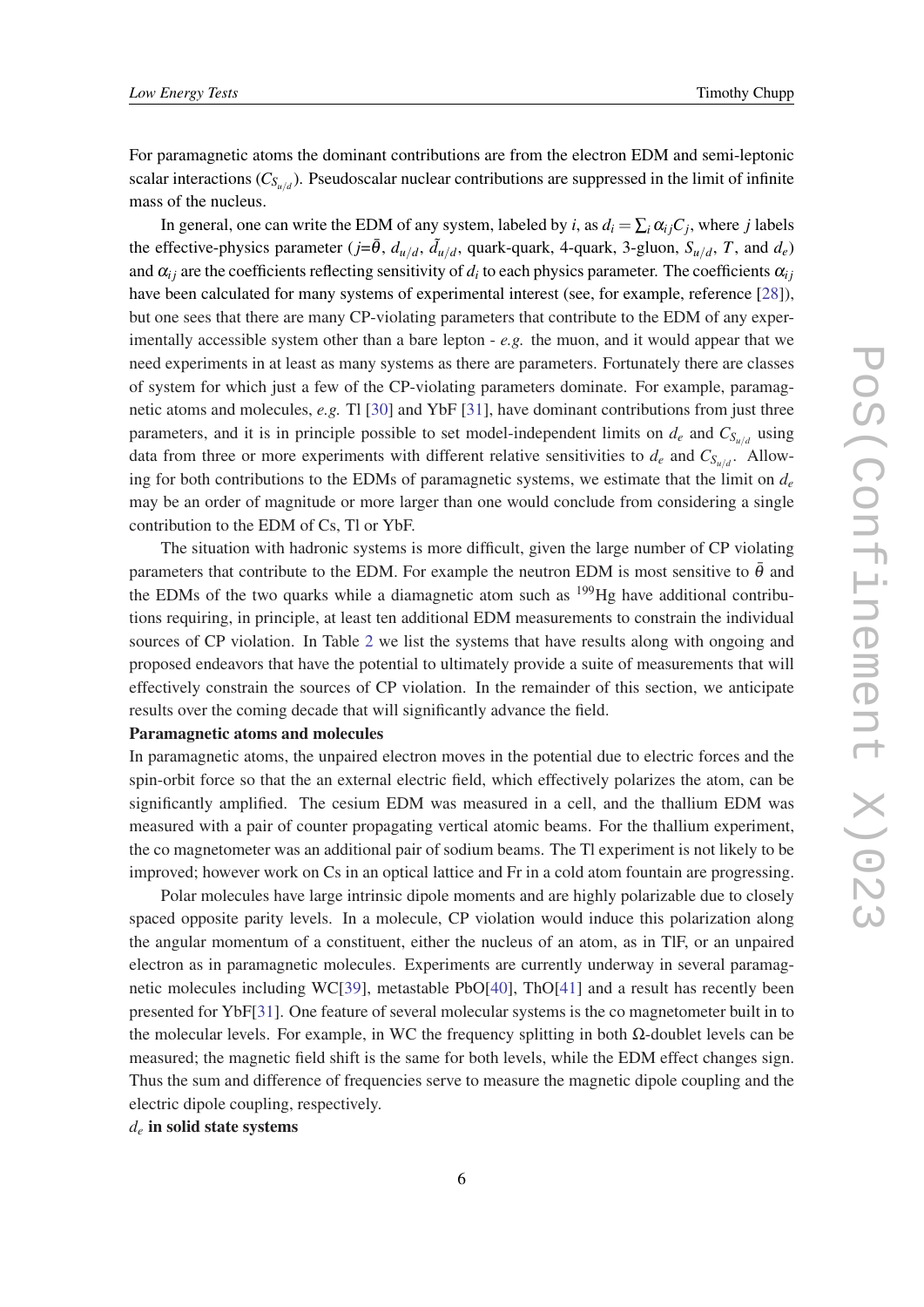| System                                                                            | Result (e-cm)/status                                            |                      |  |  |
|-----------------------------------------------------------------------------------|-----------------------------------------------------------------|----------------------|--|--|
| Paramagnetic $(d_e, C_{S_u/d})$                                                   |                                                                 |                      |  |  |
| Cs atom                                                                           | $(-1.8 \pm 6.9) \times 10^{-24}$ [29] cold atom effort underway |                      |  |  |
| Tl atom                                                                           | $(-4.0 \pm 4.3) \times 10^{-25}$ [30]                           |                      |  |  |
| Fr atom                                                                           | proposed                                                        |                      |  |  |
| YbF                                                                               | $(3.5 \pm 8.6) \times 10^{-22}$ [31]                            |                      |  |  |
| WC, ThO, PbF                                                                      | running                                                         |                      |  |  |
| Hadronic (quark EDMs, chromoEDMs, $\bar{\theta}$ , $C_{u/d}^T$ , 4-quark, 3-gluon |                                                                 |                      |  |  |
| $\boldsymbol{n}$                                                                  | $(0.2 \pm 1.7) \times 10^{-26}$ [32]                            | new efforts underway |  |  |
| $199$ Hg atom                                                                     | $(0.5 \pm 1.5) \times 10^{-29}$ [33]                            | improvement expected |  |  |
| $129$ Xe atom                                                                     | $(0.7 \pm 3.3) \times 10^{-27}$ [34]                            | new efforts underway |  |  |
| TIF                                                                               | $(-1.7 \pm 2.9) \times 10^{-23}$ [35]                           |                      |  |  |
| Octupole enhanced Schiff moment                                                   |                                                                 |                      |  |  |
| $225$ Ra                                                                          | ongoing [36]                                                    |                      |  |  |
| $^{223}$ Rn                                                                       | in development [37]                                             |                      |  |  |
| Storage ring                                                                      |                                                                 |                      |  |  |
| $\boldsymbol{p}$                                                                  | proposed [38]                                                   |                      |  |  |
| $^{2}H$                                                                           | $^{\dagger}$                                                    |                      |  |  |
| ${}^{3}$ He                                                                       | $^{\dagger}$                                                    |                      |  |  |

<span id="page-6-0"></span>Table 2: Summary of EDM results along with ongoing and proposed experiments in systems discussed in this section.

In solid-state systems, the EDM of the unpaired electrons is detectable either through the magnetic field produced when the electron is polarized by the strong internal electric field[\[42](#page-13-0)] or through the electric field induced when the electrons are polarized by a strong magnetic field[\[43](#page-13-0)]. For example, in PbTiO<sub>3</sub>, a ferroelectric crystal, sensitivity to the electron EDM is enhanced due to the large number of electrons in the solid and due to the strong internal electric field, provided the crystal can be effectively cooled to maintain the electron polarization. A similar measurement in gadoliniumgallium garnet is under way[\[44\]](#page-13-0). Another approach using ferromagnetic gadolinium-iron garnet would detect the electric field produced by the electron EDMs aligned with the magnetically polarized spins[\[45](#page-13-0)].

### Neutron EDM

The neutron EDM is measured using ultra-cold neutrons (UCN), which are long-wavelength neutrons that can be contained in material bottles. The best measurement to date at Institute Laue-Langevin (ILL) in Grenoble follows the steady evolution of UCN source development[[46\]](#page-13-0) and the incorporation of a <sup>199</sup>Hg co magnetometer [[32](#page-13-0)]. The EDM measurement takes place in a storage cell placed inside four layers of passive magnetic shielding the co magnetometer greatly reduces the effect of magnetic field variations. The statistical error can be improved only with more UNC or a higher electric field. Since the UCN enter the measurement cell as a gas, the figure of merit for UCN production is the density, which is 10-100 UCM/cm<sup>3</sup> for the ILL source. A great deal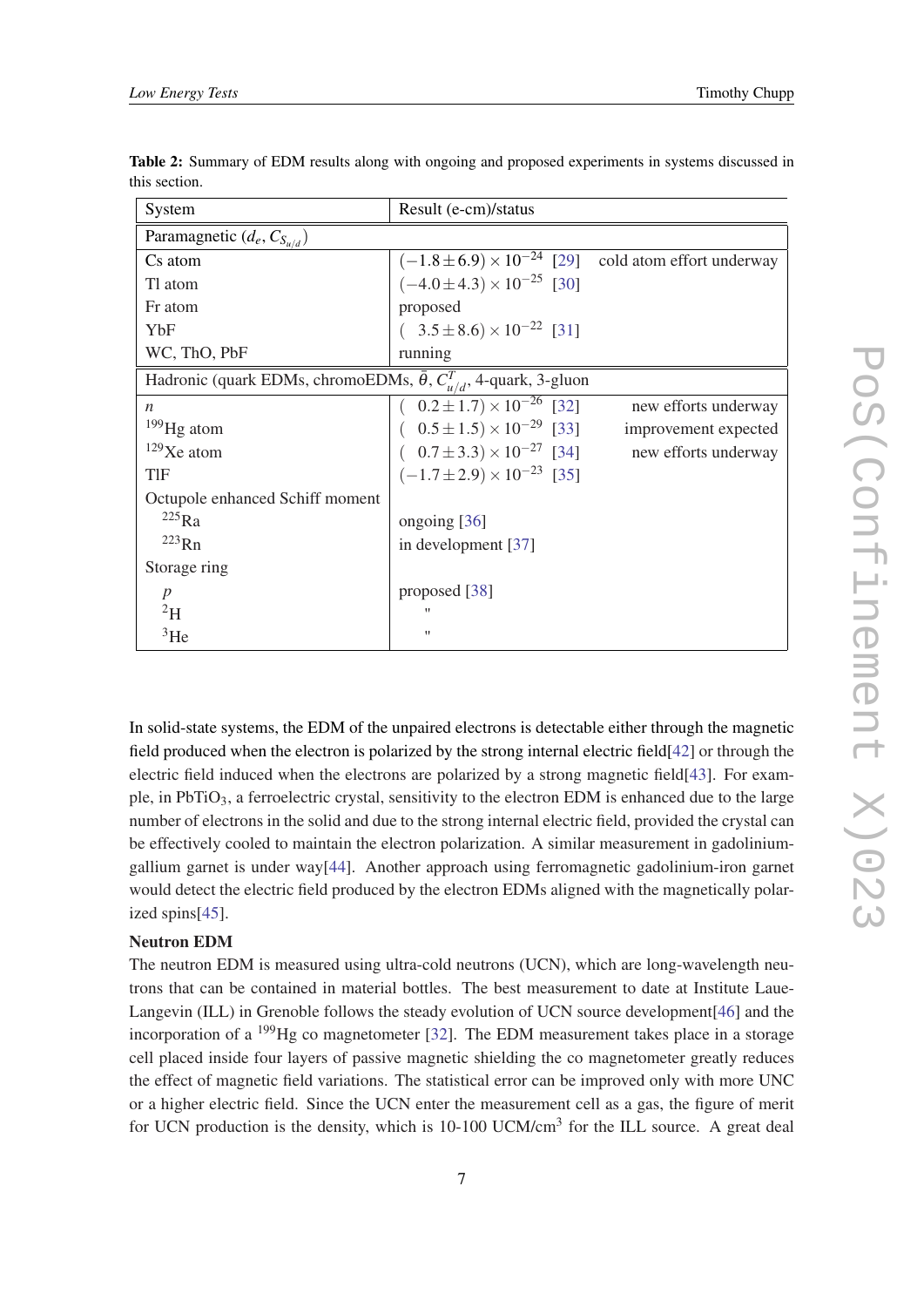of progress in UCN production has been realized using superfluid helium[[46,](#page-13-0) [47](#page-13-0), [48\]](#page-13-0) and solid deuterium[\[49](#page-13-0), [50](#page-13-0), [51\]](#page-13-0). Systematic errors generally arise because the co magnetometer does not measure the same magnetic-dipole effects as the neutron due to the way the two species move in the measurement cell. These effects include motional effects (i.e. a  $\vec{v} \times \vec{E}$  effect that averages differently[[52\]](#page-13-0)) and the geometric phase effect[\[53](#page-13-0)].

Future experiments are planned at several sites. The next generation ILL experiment operates at 500 mK in order to produce UCN by down scattering in superfluid helium and will use squid magnetometers[[54\]](#page-13-0). The PSI group will develop a next-generation EDM experiment around their source, which is projected to produce 1000 UCN/cm<sup>3</sup>. At the FRM reactor at the Technical University of Munich (TUM), an experiment is being mounted that plans to use UCN produced from a frozen deuterium source closely coupled to the reactor core. Sources based on superfluid helium are being developed at ILL and in KEK [\[48](#page-13-0)] with plans to move the KEK source to TRIUMF. A US group has gained a great deal of momentum on its way to developing an EDM experiment that will use a  ${}^{3}$ He co magnetometer with an in-situ superfluid helium UCN source $[55]$ . The level of activity and the scale of these efforts has increased greatly in recent years, and the expectation is that the neutron-EDM sensitivity will steadily improve by a factor of 10-100 in the next decade.

#### Diamagnetic atoms

Diamagnetic atoms, *i.e.* atoms with closed electron shells, acquire EDMs from several possible sources. In general, the largest contribution would be induced as the electrons probe the nuclear dipole distribution, giving rise to an atomic EDM proportional to the Schiff moment of the nucleus:  $\vec{S} = \frac{1}{10} < er^2\vec{r} > -\frac{1}{6} < r^2 > < e\vec{r} >$ . Sensitivity to this Schiff moment increases as  $Z^2$  to  $Z^3$  due to the electron momenta, relativistic effects, and the size of the nucleus. Diamagnetic atoms are also sensitive to CP violating tensor neutral current interactions between the electrons and the nucleus[\[56](#page-13-0)]. The EDM of a diamagnetic atom can also be induced, at higher order, by the electron's EDM. Diamagnetic atoms have the experimentally attractive feature that they can be contained in room-temperature bottles or cells because the angular momentum of the atom, which resides in the nucleus, is well shielded by the closed electron shell, even as the atom sticks to the wall for short times.

The most sensitive atomic EDM measurement is in  $^{199}$ Hg[[33\]](#page-13-0). The experiment uses a stack of four cells such that the electric field in the middle two cells is opposite, and the electric field in the outer two cells is zero. The EDM signal is a difference of the precession frequencies for the middle two cells, and other combinations of the four cells' frequencies measured the averaged magnetic field and its gradients. There is no comagnetometer species, but the leakage current from the single, central high-voltage electrode is monitored and found to be below the level that would produce a false signal due to the magnetic field produced by the current flowing in a loop around one of the central cells.

Another approach to co magnetometry has been provided by the spin-exchange pumped noblegas maser [[34](#page-13-0)]. Spin exchange with optically pumped alkali-metal vapors can be used to polarize and pump a population inversion in multiple species. We used the combination of  $^{129}Xe$  and  $^{3}He$ which have very different sensitivity to the Schiff moment and other sources of an atomic EDM due to the  $Z^2$ - $Z^3$  dependence. The co magnetometer occupies nearly the identical volume for the two species. The statistical sensitivity was limited by instability of the masers, which could be greatly improved, and one to two orders of magnitude improvement seems feasible. Polarization by spin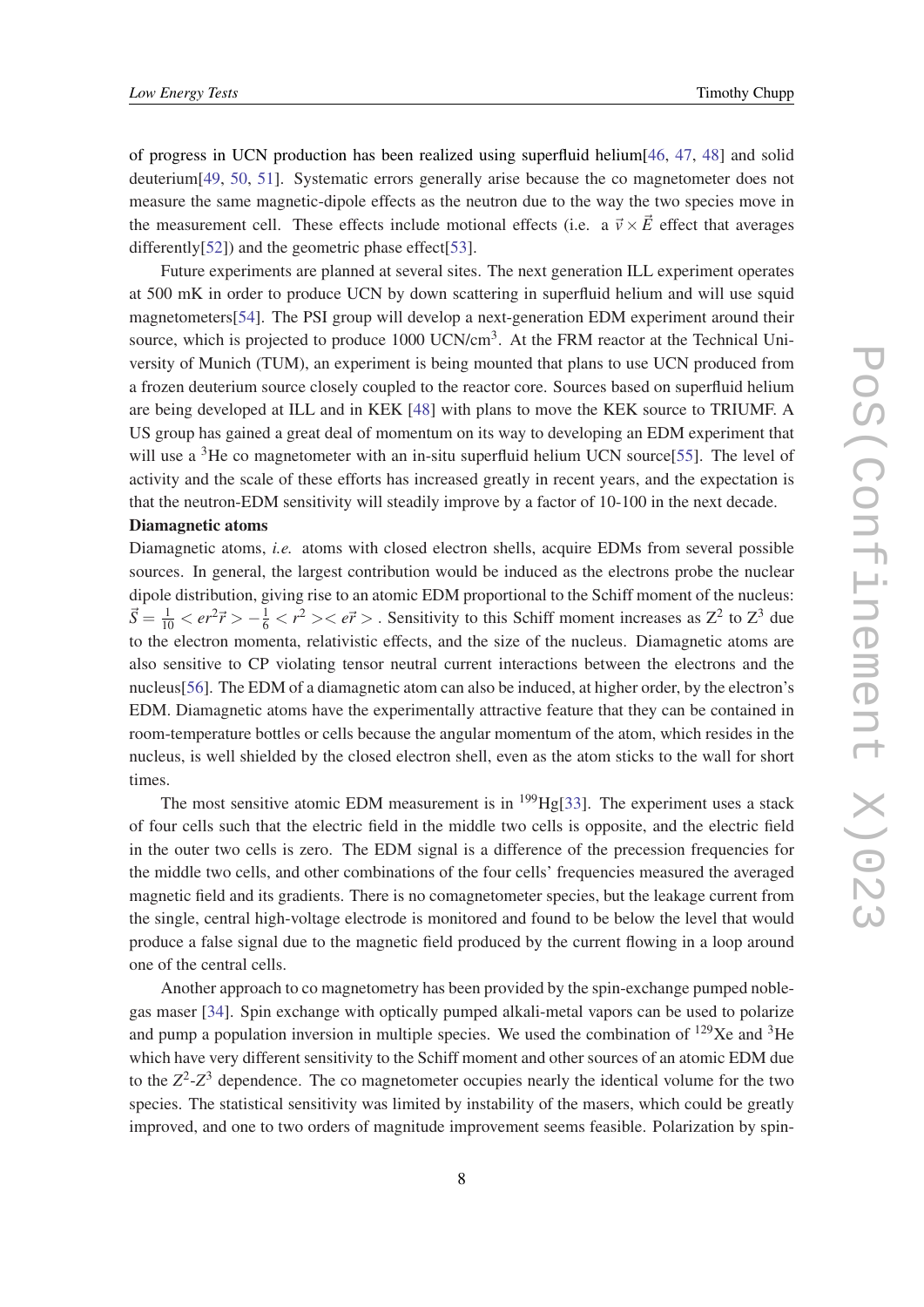exchange can also be used to produce significant volumes of polarized liquid <sup>129</sup>Xe. An experiment under way at TUM, which uses squids to monitor the difference of precession frequencies for two samples in opposite electric fields, may provide several orders of magnitude improvement compared to  $^{199}$ Hg. An active maser approach using  $^{129}$ Xe is under development in Tokoyo Institute of Technology [\[58\]](#page-13-0).

#### Octupole Deformed Rare Isotopes

In nuclei, collective effects produce higher order vibrations and deformations. The combination of quadrupole and octupole collectivity can lead to a large intrinsic dipole moment, and a T-noninvariant interaction can align this moment with the nuclear spin  $\vec{J}$ . The result is an expected enhancement[[59](#page-13-0), [60](#page-13-0)] of the Schiff moment by factors of several hundred to a thousand with respect to  $^{199}$ Hg[\[61](#page-13-0), [62](#page-14-0), [63\]](#page-14-0). This enhancement arises because of the large intrinsic moment and also because of the mixing of opposite parity levels with the same *J*, which arise near threshold in octupole deformed systems:  $S \propto eZr_0^3$  $\frac{\beta_2 \beta_3^2}{E_+ - E_-}$ η. Here  $\beta_2$  and  $\beta_3$  are the quadrupole and octupole deformation parameters,  $E_+$  and  $E_-$  are the energies of the two opposite parity levels in the twostate approximation and  $\eta$  is a parameter representing the strength of the CP-violating nucleonnucleon interaction.

Two different systems provide experimental opportunities to extend the sensitivity to CP vio-laiton: laser cooled <sup>225</sup>Ra in an optical trap[\[36](#page-13-0)] and spin-exchange polarized <sup>223</sup>Rn in a cell[[37\]](#page-13-0). Both of these techniques have progressed significantly toward the realization of an EDM measurement. A magneto-optical trap (MOT) of <sup>225</sup>Ra and <sup>226</sup>Ra with  $N = 20$  and  $N = 700$  atoms, respectively, has been established. One interesting feature of this MOT is that black-body radiation is an effective repump source[[36\]](#page-13-0). The 1 mCi  $^{225}$ Ra is currently provided by alpha decay from a laboratory source of <sup>229</sup>Th, though the planned EDM experiment at the  $10^{-26}$  e-cm level and beyond will require a 10 mCi source. Further advances in statistical precision may be possible with production rates at a rare-isotope facility, and ultimately at FRIB. Studies with both radioactive xenon isotopes and radon isotopes at TRIUMF and Stony Brook have advanced progress toward a radon EDM measurement. Efficient transfer of the radioactive noble gas to a measurement cell[\[65](#page-14-0)] and polarization of about a million  $^{209}$ Rn atoms by spin exchange at Stony Brook[\[37](#page-13-0)] as well as relaxation measurements establish two of the requirements for an EDM measurement. Gammaray anisotropies, beta-asymmetries and possibly laser magnetometry can be used to monitor the nuclear spin precession, and projections at TRIUMF and FRIB are  $4 \times 10^{-27}$  e-cm and  $5 \times 10^{-28}$ e-cm respectively.

### Storage ring experiments

A charged particle in a storage ring is guided by the magnetic field normal to the plane of the ring and additional electromagnetic fields to constrain the particle as described in section 2. For a particle with a magnetic moment aligned with the momentum at some time, the spin will precess with respect to the momentum in the plane of the ring at a rate that depends on the anomalous magnetic moment and the velocity. In direct analogy to the muon, the EDM of a stored nucleus will also lead to a torque that causes spin precession that is out-of phase with the magnetic moment precession and is perpendicular to the plane of the ring. Measurements on stored protons, deuterons and <sup>3</sup>He nuclei with projected sensitivity at the  $10^{-28}$  e-cm level or better have been proposed [[38\]](#page-13-0).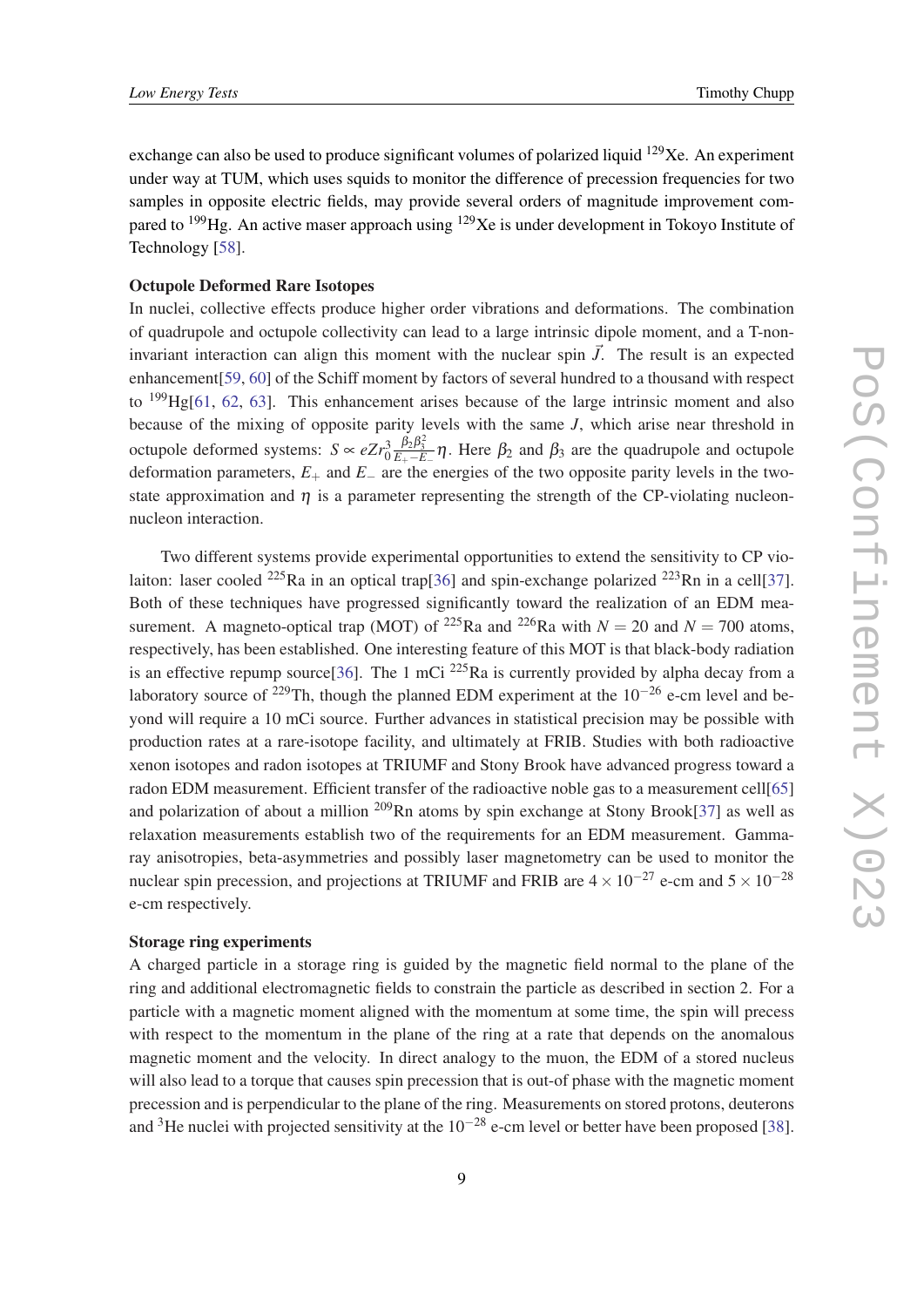#### 4. Correlations in Neutron Decay

While the most general formulation of beta-decay allows for vector (V), axial-vector (A), scalar (S), pseudoscalar (P) and tensor (T) amplitudes, the Standard Model is written with only V and A interactions. Allowing for T-violation, there is one arbitrary overall phase and three free parameters labeled  $|g_V|$ ,  $|g_A|$  and the relative phase of  $g_A/g_V = |\lambda|e^{i\phi_{AV}}$  which vanishes in the absence of T violation. The value of  $|g_V| = G_F|V_{ud}|$  follows from CVC (an assumption of the Standard Model) with *G<sup>F</sup>* determined from the muon lifetime and *Vud* most precisely determined from super-allowed beta decays. The parameter  $|g_A| = |\lambda| g_V$  is determined from correlation-coefficient measurements, *i.e. a*, *A* and *B*. The importance of accurately and precisely measuring the neutron lifetime and  $\lambda$  has been magnified in recent years with the precision determination of the CKM matrix elements. The neutron lifetime depends on  $V_{ud}$  and  $\lambda$ , while  $\lambda$  can be independently determined from correlation-coefficient measurements described below. Thus *Vud* can be independently determined. Results of super-allowed beta decays are currently consistent with CKM matrix unitarity for 3 quark generations [[66](#page-14-0)], and neutron decay should ultimately serve to corroborate the super-allowed beta decay analysis or reveal new physics. The goal for neutron decay must be similar precision, i.e. measurements at the 0.1% level and better. This can also be viewed as a test of Standard-Model assumptions, specifically CVC and no second-class currents [\[67](#page-14-0)].

For polarized neutrons, the decay rate can be written:[\[68](#page-14-0)]:

$$
\frac{d\Gamma}{dE_e d\Omega_e d\Omega_v} = \frac{1}{\tau_n} G(E_e) \left\{ 1 + a \frac{\vec{p}_e \cdot \vec{p}_v}{E_e E_v} + b \frac{m_e}{E_e} + \vec{P}_n \cdot (A \frac{\vec{p}_e}{E_e} + B \frac{\vec{p}_v}{E_v} + D \frac{\vec{p}_e \times \vec{p}_v}{E_e E_v}) \right\}
$$
(4.1)

where  $\vec{P}_n = \frac{\langle \vec{J}_n \rangle}{J_n}$  $J_n^{J_n}$  is the ensemble average of the neutron spin. In the Standard Model, the coefficients  $a, A$  and *B* depend only on  $\lambda$ , while BSMP due to scalar and tensor currents may also contribute. Thus a set of measurements over constrains Standard Model Physics and can be viewed as a search for BSMP. A finite *D* coefficient would arise in the event of T-violation, and thus can be viewed as a measure of the phase of  $\lambda$ .

The emiT experiment [\[3,](#page-12-0) [4,](#page-12-0) [69,](#page-14-0) [70](#page-14-0)] measured the triple correlation  $D\langle \vec{J}_n \rangle \cdot (\vec{p}_e \times \vec{p}_v)$  by measuring proton-electron coincidences. This triple correlation is T violating, P conserving, and is small in contrast to the the T-even/P-odd beta asymmetry ( $A \approx -0.1$ ) and neutrino asymmetry  $(B \approx 1)$ . The experiment was designed to optimize the tradeoffs of maximum coincidence decay rate, sensitivity to *D*, and symmetry to cancel the effects of the A- and B-coefficient correlations. Four electron detectors consisting of plastic scintillators with phototubes at either end alternated with four proton-detector planes in an octagonal array surrounding the neutron beam. The proton detectors consisted of 16 separate silicon surface barrier detectors (SBDs) arranged in two rows of eight detectors. The low energy protons from neutron decay  $(E_p < 750 \text{ eV})$  are delayed by times of order microseconds and are accelerated and focused onto the SBDs, which are biased by voltages in the range -25 to -31 kV. A total of more than  $3 \times 10^8$  events formed the data set from which *D* was extracted; significant additional data were used for calibrations and systematic studies. A blind analysis approach was adopted that required that all aspects of the data analysis including event definition, cuts, analysis techniques and all systematic effects to be finalized before revealing an artificial offset to *D*. A large range of systematic effects were identified and studied using the data, background studies, experimental details such as maps of neutron-beam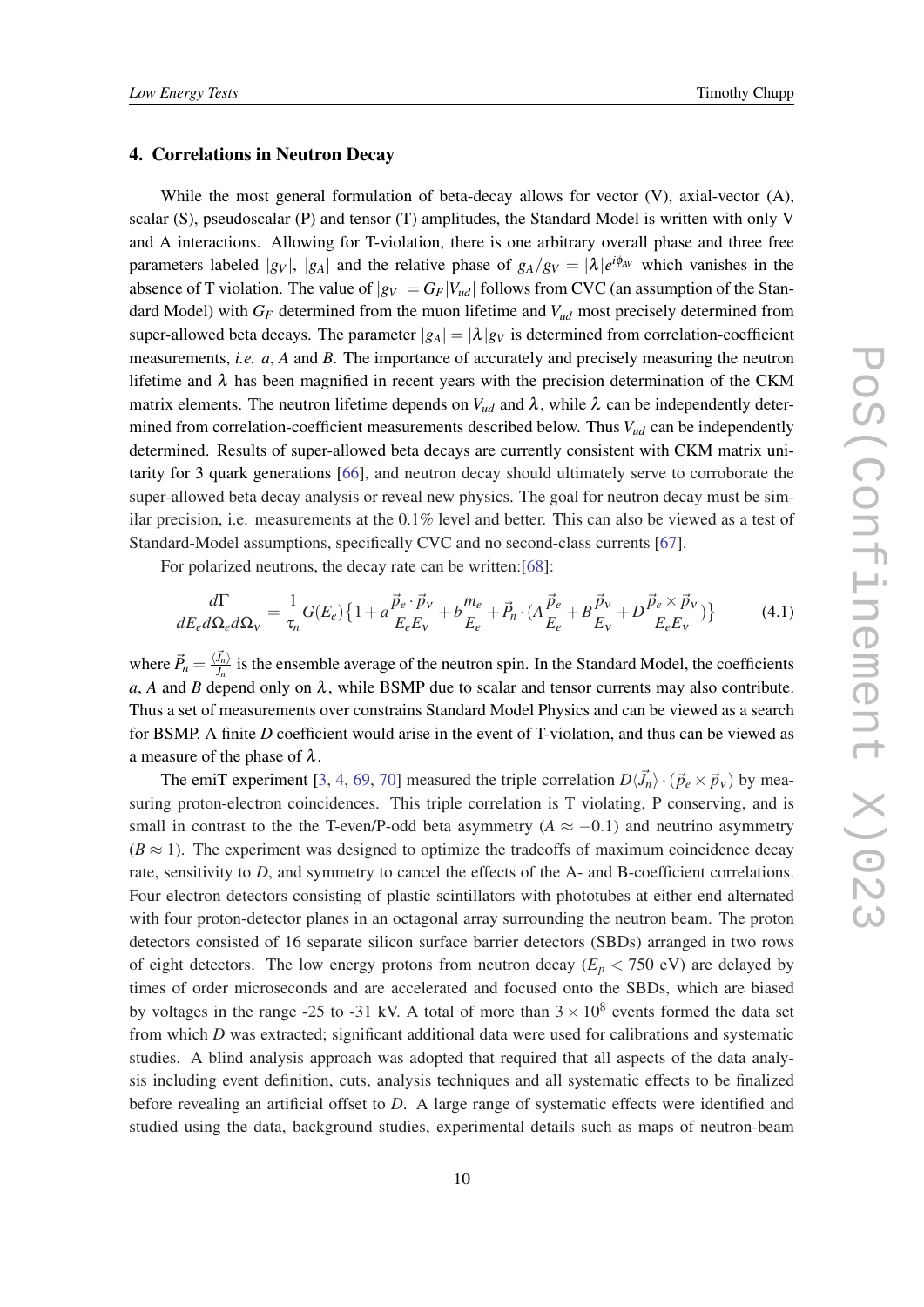and neutron-polarization distributions and a detailed Monte Carlo simulation of the experiment. Analysis included study of the effects of backgrounds, detector non-uniformities, polarization and beam distributions and a number of cuts on experimental parameters including magnetic fields, leakage currents, beta-detector multiplicity, proton acceleration voltage and a software threshold on the beta energy. The final result,  $D = [-0.94 \pm 1.89 \text{(stat)} \pm 0.97 \text{(sys)}] \times 10^{-4}$ , represents the most sensitive measurement of *D* in nuclear beta decay and can be interpreted in terms of possible extensions of the Standard Model. Assuming no scalar or tensor currents, this result constrains the complex phase between the axial-vector and vector currents to  $\phi_{AV} = 180.012^{\circ} \pm 0.028^{\circ}$  (68%) confidence level). If all currents are allowed there are four additional phases from scalar and tensor amplitudes, which can be constrained under specific assumptions. A more detailed discussion is presented in reference [\[4](#page-12-0)].

An improved experiment with the same apparatus would need both more neutron decays and reduced systematic effects. A new beam-line (NGC) under construction at NIST and the PF-1 beam at ILL could provide a factor of 10 or more increase of neutron decay rate. Reducing the three major systematic corrections requires eliminating the proton-threshold variations, a more symmetric neutron beam, and smaller magnetic field. The symmetry of the neutron-beam was most strongly affected by the supermirror-bender neutron polarizer, while the 560  $\mu$ T magnetic field was chosen to effect sufficient velocity averaging of transverse-neutron polarization produced in the currentsheet spin flipper. An alternative polarizer is a steady-state polarized  ${}^{3}$ He spin filter [\[71](#page-14-0)], and the guide field can be reduced by using an adiabatic-fast-passage neutron spin flipper and effective shimming of the magnetic field along with shielding of external field perturbations. Extending the sensitivity to the level of final-state-effects  $(10^{-5})$  and beyond is a well motivated goal that would require an apparatus with greater geometric efficiency for both proton and electron detectors.

To measure *a* with unpolarized neutrons and *A* and *B* with polarized neutrons, a new spectrometer has been developed by the Nab/abBA/PANDA collaboration. The Nab spectrometer measures the proton velocity and electron energy in coincidence [[72\]](#page-14-0). The first measurement planned is betaneutrino correlation correlation with the goal of a 0.1% measurement of *a*. The Fierz-interference coefficient *b*, which arises in neutron decay due to a combination of scalar and tensor currents, will also be extracted by accurately measuring the electron energy spectrum. The neutrino asymmetry *B*, which is sensitive to scalar and tensor contributions in first order, can be separated from *A* by measuring the electron-energy  $(E_e)$  dependence of the proton asymmetry *C*. Radiative corrections to *C* have been calculated [[73\]](#page-14-0). Contributions from new physics, for example scalar leptoquarks have been proposed [[74\]](#page-14-0), and a detailed study of the sensitivity of *C* to new physics has recently been completed by Gudkov[[75\]](#page-14-0).

In the Nab detector, charged particles produced in neutron decay are confined by magnetic field lines that expand rapidly so that the transverse momentum is converted to longitudinal components while the energy remains constant. Thus the proton time of flight becomes a good measure of the proton velocity and therefore energy. A highly pixelated silicon detector has been developed. Each detector pixel maps to a specific *x*-*y* position in the beam. Electron energy is measured in the energy-calibrated silicon detectors. The principle of the measurement of *a* can be understood by writing  $\vec{p}_p = -(\vec{p}_e + \vec{p}_v)$  and thus  $p_p^2 = p_e^2 + p_v^2 + 2\vec{p}_e \cdot \vec{p}_v$ . The energy released in neutron decay is *Emax*=782 keV, and the maximum proton energy is 750 eV, so to an accuracy of approximately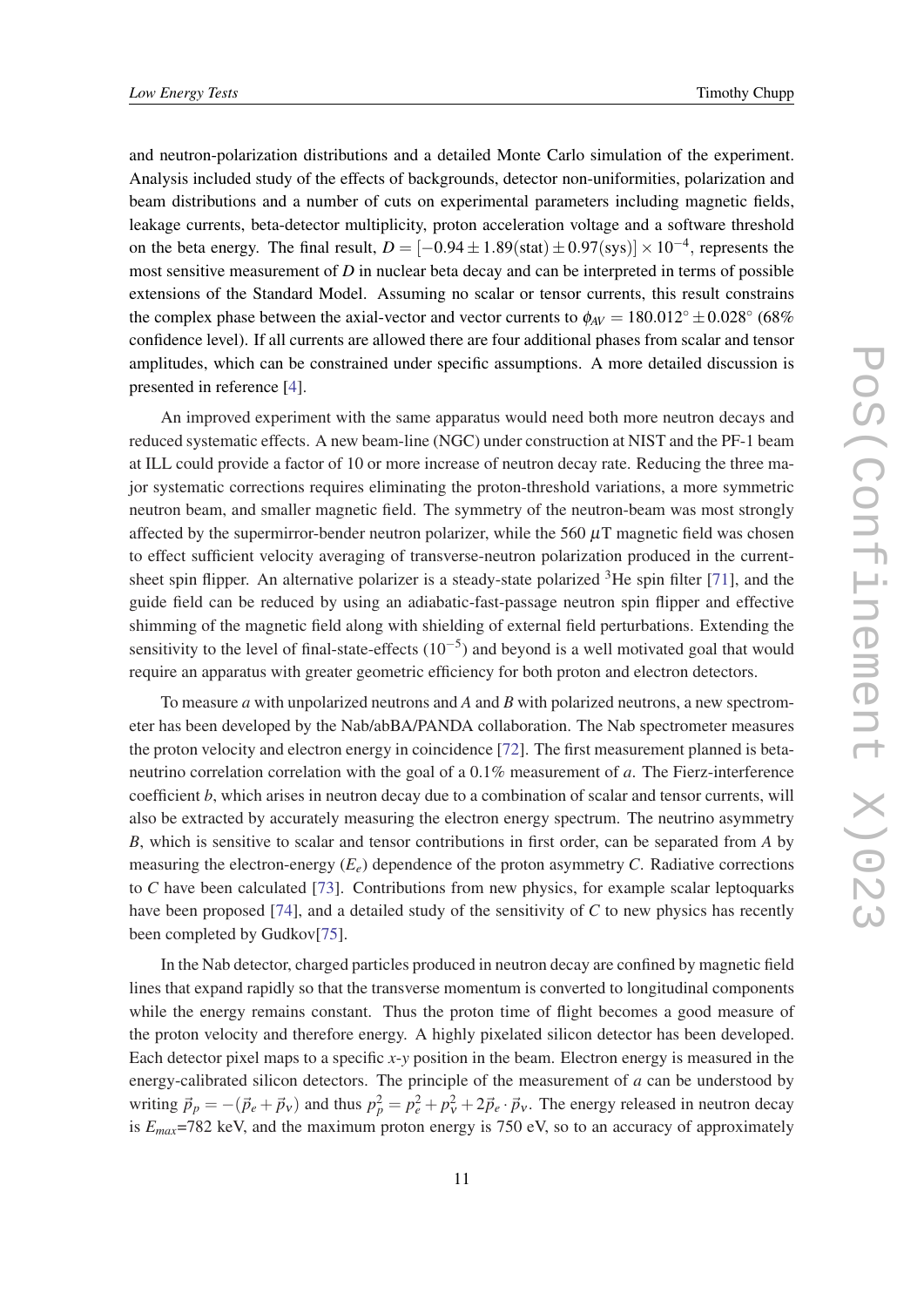0.1%,  $p_v = E_v \approx E_{max} - E_e$ . We can therefore write  $\vec{p}_e \cdot \vec{p}_v \approx \frac{1}{2}$  $\frac{1}{2}[p_p^2 - p_e^2 - (E_{max} - E_e)^2]$ , for each neutron-decay event. The spectrum of events with respect to  $\vec{p}_e \cdot \vec{p}_v$  has slope *a*. The crux of the spectrometer design is therefore to understand the relationship of the measured proton timeof-flight and proton velocity and any distortions to the spectrum that can arise. The spectrometer response has been studied through simulations and will be verified by measurements with the final apparatus.

The beta-neutrino asymmetry measurement will take place at the Oak-Ridge Spallation Neutron Source (SNS) Fundamental Neutron Physics Beamline (FP13). With expected data rates of 600 s<sup>-1</sup> for proton-electron coincidences, statistical precision of  $\frac{\sigma_a}{a} = 10^{-3}$  should be possible in about 6 weeks or running; therefore Nab should not be statistics limited. A large number of systematic effects related to the spectrometer magnetic fields, stray electric fields, non-uniformities and calibrations have been studied in detail and are presented in reference [\[72\]](#page-14-0). One interesting possible systematic effect would arise if the neutron beam is polarized. This has never been measured, but is crucial for Nab: a neutron polarization of  $0.01\%$  ( $10^{-4}$ ) would produce an error on *a* of  $6 \times 10^{-4}$ due primarily to the neutrino asymmetry (*B* term). Measurement of the expected small polarization of the SNS FP-13 beam with an absolute precision less than  $10^{-4}$  is a significant challenge, and we plan to use a polarized <sup>3</sup>He cell. The <sup>3</sup>He polarization will be flipped with losses less than 10<sup>-4</sup> by adiabatic-fast-passage NMR (AFP) in a "magic box" magnetostatic cavity similar to that described in reference [\[76](#page-14-0)]. The basic polarimetry ideas are presented in reference [[77\]](#page-14-0). With the intense FP13 neutron beam, statistics for a  $10^{-4}$  measurement for all practical neutron velocities can be acquired in a short time. One important issue for the  $P<sub>n</sub>$  measurement is the guide field for neutrons. The Nab-spectrometer magnetic field is vertical, and the field reverses as the neutron beam enters and exits the spectrometer. Assuming neutrons emerging from the FP13 guide are polarized along the local field, the worst case scenario would be adiabatic transport into the Nab-spectrometer decay region. One promising way to investigate this is to set-up a guide field that would adiabatically transport polarized neutrons into the spectrometer and use a neutron spin flipper based on AFP to flip the spins of all neutron velocities with high precision. The spin transport would be set up and tuned with neutrons polarized by a  ${}^{3}$ He spin filter. The *a* measurement would then be the average of the two neutron spin states, and if  $P_n$  is sufficiently large (e.g.  $10^{-3}$ ), the neutron polarization would also be revealed.

#### 5. Summary

The search for Beyond-Standard-Model Physics at low energies, the field also called Fundamental Symmetries continues to thrive. I have given three examples of ongoing efforts: the muon magnetic moment anomaly  $g - 2$ , electric dipole moments and measurements of correlations in neutron decay, which have had significant impact in constraining BSMP and are poised to make significant improvements in sensitivity in the near future. I have, of course, left out many other activities that follow in the tradition of Fundamental Symmetries including neutrino masses and oscillation parameters, double beta decay, neutron oscillations, hadronic parity violation, parityviolating electron scattering, short and intermediate range interactions and dark matter searches. While no one knows how or where new physics will show up, these experiments are all highly motivated, technically challenging and a lot of fun.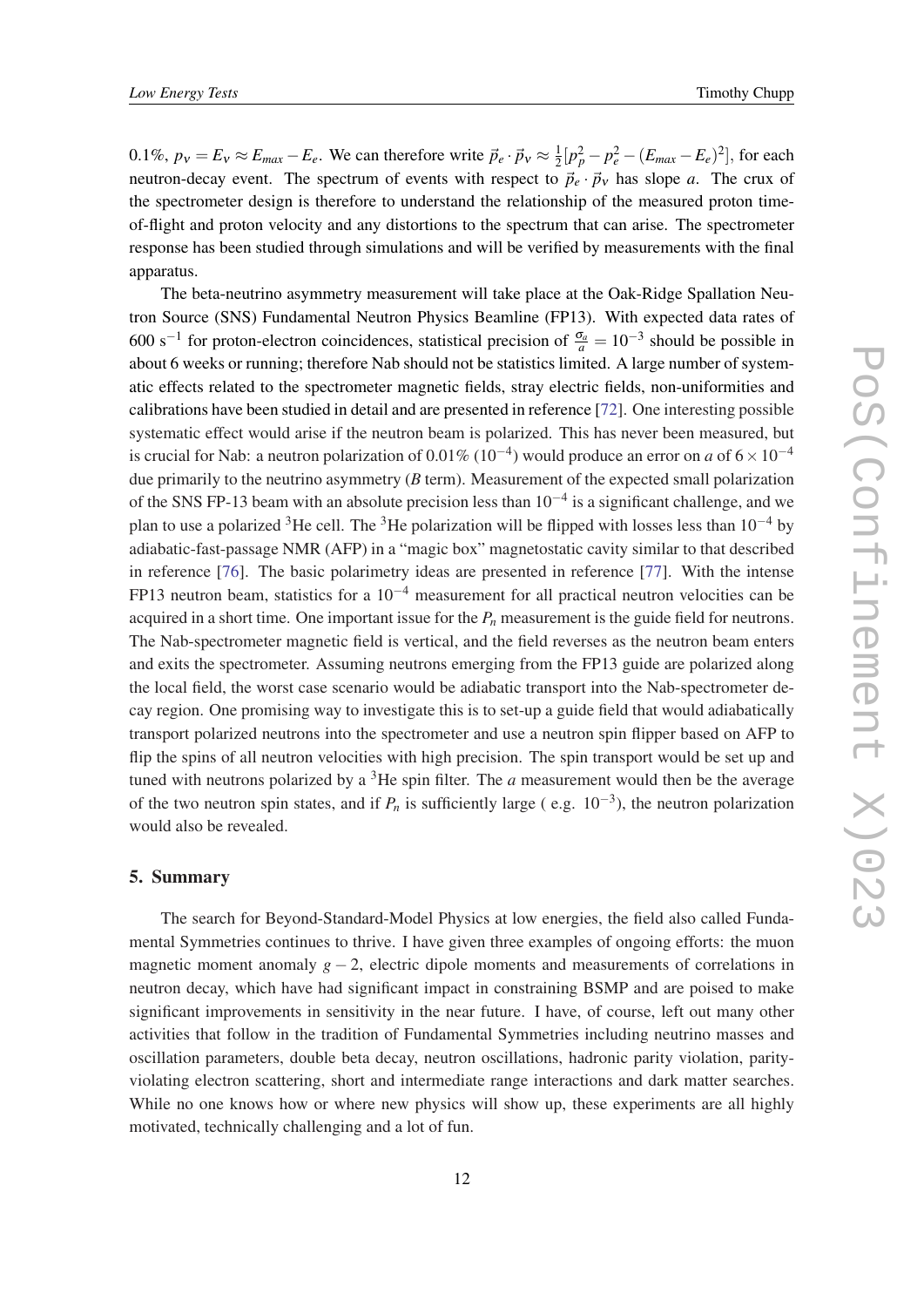### <span id="page-12-0"></span>Acknowledements

It has been a pleasure and privilege collaborating with a large number of exceptional scientists working on the <sup>129</sup>Xe and Radon EDM efforts, emiT and more recently Nab, and most recently the New Muon *g*−2 collaboration. This has led to many very productive discussions and arguments as well as several of successful experiments.

#### References

- [1] G.W. Bennett, et al. Phys. Rev. D **73**, 072003 (2006).
- [2] T.E. Chupp, Nuclear Physics A, 827, 428c-35c, (2009).
- [3] H.P. Mumm *et al.*, Phys. Rev. Lett. 107, 102301 (2011)
- [4] T.E. Chupp, *et al.*, Phys. Rev. C **86**, 035505 (2012).
- [5] T. Kinoshita, B. Nizic, and Y. Okamoto, Phys. Rev. D 41, 593 (1990).
- [6] A. Höcker and W.J. Marciano, "The Muon Anomalous Magnetic Moment" in J. Beringer et al. (Particle Data Group), Phys. Rev. D86, 010001 (2012).
- [7] R. Jackiw and S. Weinberg, Phys. Rev. D 5, 2473 (1972).
- [8] G. Altarelli, N. Cabibbo, and L. Maiani, Phys. Lett. B 40, 415 (1972).
- [9] I. Bars and M. Yoshimura, Phys. Rev. D 6, 374 (1972).
- [10] W. A. Bardeen, R. Gastmans, and B. E. Lautrup, Nucl. Phys. B46, 315 (1972).
- [11] T. Gribouk and A. Czarnecki, Phys. Rev. D 72, 052016 (2005).
- [12] M. Davier, A. Höcker, B. Malaescu, C.Z. Yuan and Z. Zhang, arXiv:0908.4300v2 [hep-ph] .
- [13] J. Prades, E. de Rafael, A. Vainshtein, arXiv:0901.0306v1 [hep-ph].
- [14] G. W. Bennett et al., Phys. Rev. Lett. **89**, 101804 (2002).
- [15] G. W. Bennett et al., Phys. Rev. Lett. **89**, 129903(E) (2002).
- [16] G. W. Bennett et al., Phys. Rev. Lett. **92**, 161802 (2004).
- [17] A. Czarnecki and W.J. Marciano, Phys. Rev. D 64, 013014 (2001).
- [18] M. Pospelov, Phys. Rev. D **80**, 095002 (2009).
- [19] B.L. Roberts, arXiv:1001.2898v2 [hep-ex] (2010).
- [20] K. Ishida, AIP Conf. Proc. 1222, 369 (2010).
- [21] G. W. Bennett et al., Phys. Rev. D **80**, 052008. (2009).
- [22] A.D. Sakharov, *JTEP Lett.* 5, 24 (1967).
- [23] A.D. Dolgov, arXiv hep-ph/9707419 (1997).
- [24] M. Trodden, *Rev. Mod. Phys.* 71, 1463 (1999).
- [25] A. G. Cohen, D. B. Kaplan, and A. E. Nelson, Ann. Rev. Nucl. Part. Sci. 43, 27 (1993).
- [26] M. Pospelov and A. Ritz, *Phys. Rev.* D63, 073015 (2001).
- [27] S. Abel, S. Khalil, O. Lebedev , *Nucl. Phys.* B606, 151 (2001).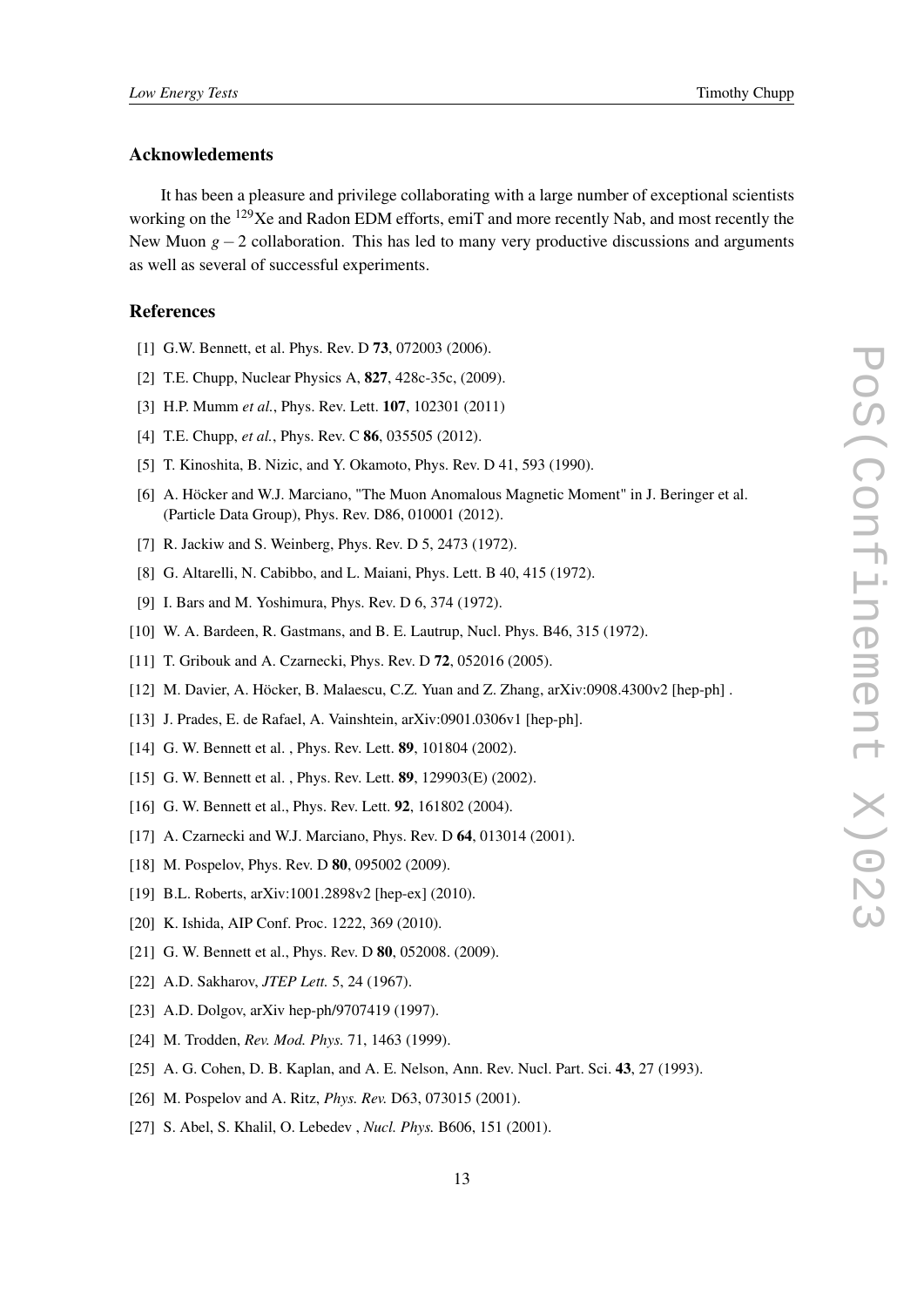- <span id="page-13-0"></span>[28] J.S.M. Ginges, V.V. Flambaum, *Phys. Rep.* 397 63 (2004).
- [29] S.A. Murthy, D. Krausse, Z.L Li, L.R. Hunter, *Phys. Rev. Lett.* 63, 965 (1989).
- [30] B.C. Regan, E.D. Commins, C.J. Schmidt, D.DeMille, *Phys Rev. Lett.* 88, 071805 (2002).
- [31] J.J. Hudson, D.M. Kara, I.J. Smallman, B.E. Sauer, M.R. Tarbutt, E.A. Hinds, Nature 473 493 (2011).
- [32] C.A. Baker *et al.*,*Phys. Rev. Lett.* 97, 131801 (2006).
- [33] C.W. Griffith *et al.* Phys,. Rev. Lett. **102**, 101601 (2009).
- [34] M.A. Rosenberry and T. E. Chupp, *Phys. Rev. Lett.* 86, 22 (2001).
- [35] Cho, D., Sangster, K., Hinds, E., Phys. Rev. A 44, 2783Đ 2799 (1991).
- [36] J. Guest *et al. Phys. Rev. Lett.* **98**, 093001 (2007).
- [37] E.R. Tardiff, *et al.*, *Phys. Rev.* C 77, 052501(R) (2008).
- [38] Y.K. Semertzidis *et al.*, arXiv:hep-ex/0308063 (2003).
- [39] Aaron Leanhardt, private communication.
- [40] D. DeMille, *et al.*, *Phys. Rev.* A 61, 052507 (2000).
- [41] E. R. Meyer, J. L. Bohn, M. P. Deskevich, *Phys. Rev.* A73, 062108 (2006).
- [42] F.L. Shapiro, Sov. Phys. Usp. 11, 345 (1968).
- [43] T.N. Mukhamedjanov, O.P. Sushkov, *Phys. Rev.* A, 034501 (2005).
- [44] C.-Y. Liu, S.K. Lamoreaux, *Mod. Phys. Lett.* A 19, 1235 (2004).
- [45] B.J. Heidenreich et al., Phys. Rev. Lett. 95, 253004 (2005).
- [46] A. Steyerl, *et al.*, *Phys. Lett.* A116, 347 (1986).
- [47] R. Golub, S.K. Lamoreaux, *Phys. Rep.* 237, 1 (1994).
- [48] Y. Masuda, *et al.*, *Phys. Rev. Lett.* 89, 284801 (2002).
- [49] A.P. Serebrov, *Nucl. Inst. Meth. in Phys. Res.* bfA440, 653 (2000).
- [50] A. Saunders et al., Phys. Lett. B 593, 55 (2004).
- [51] M. Wohlmuther, G. Heidenreich, *Nucl. Inst. Meth. in Phys. Res.* A564, 51 (2006).
- [52] S.K. Lamoreaux, R. Golub, *Phys. Rev.* A71, 032104 (2005).
- [53] E.D. Commins, *Am. J. Phys.* 59, 1077 (1991).
- [54] Rutherford Appleton Laboratory, Particle Physics Experiments Report RAL-TR-2003-006.
- [55] T. Ito, arXiv:nucl-ex/0702024v1 (2007).
- [56] A. Martensson–Pendril, Phys. Rev. Lett. **54**, 1153 (1985).
- [57] M. V. Romalis, M. P. Ledbetter, *Phys. Rev. Lett.* 87, 067601 (2001).
- [58] A. Yoshimi *et al.* Phys. Lett. A, 376, 1924 (2012).
- [59] W.C. Haxton and E.M. Henley, *Phys. Rev. Lett.* 51, 1937 (1983).
- [60] N. Auerbach, V.V. Flambaum, and V. Spevak, *Phys. Rev. Lett.* 76, 4316 (1996).
- [61] V. Spevak, N. Auerbach, and V.V. Flambaum, *Phys. Rev.* C56, 1357 (1997).